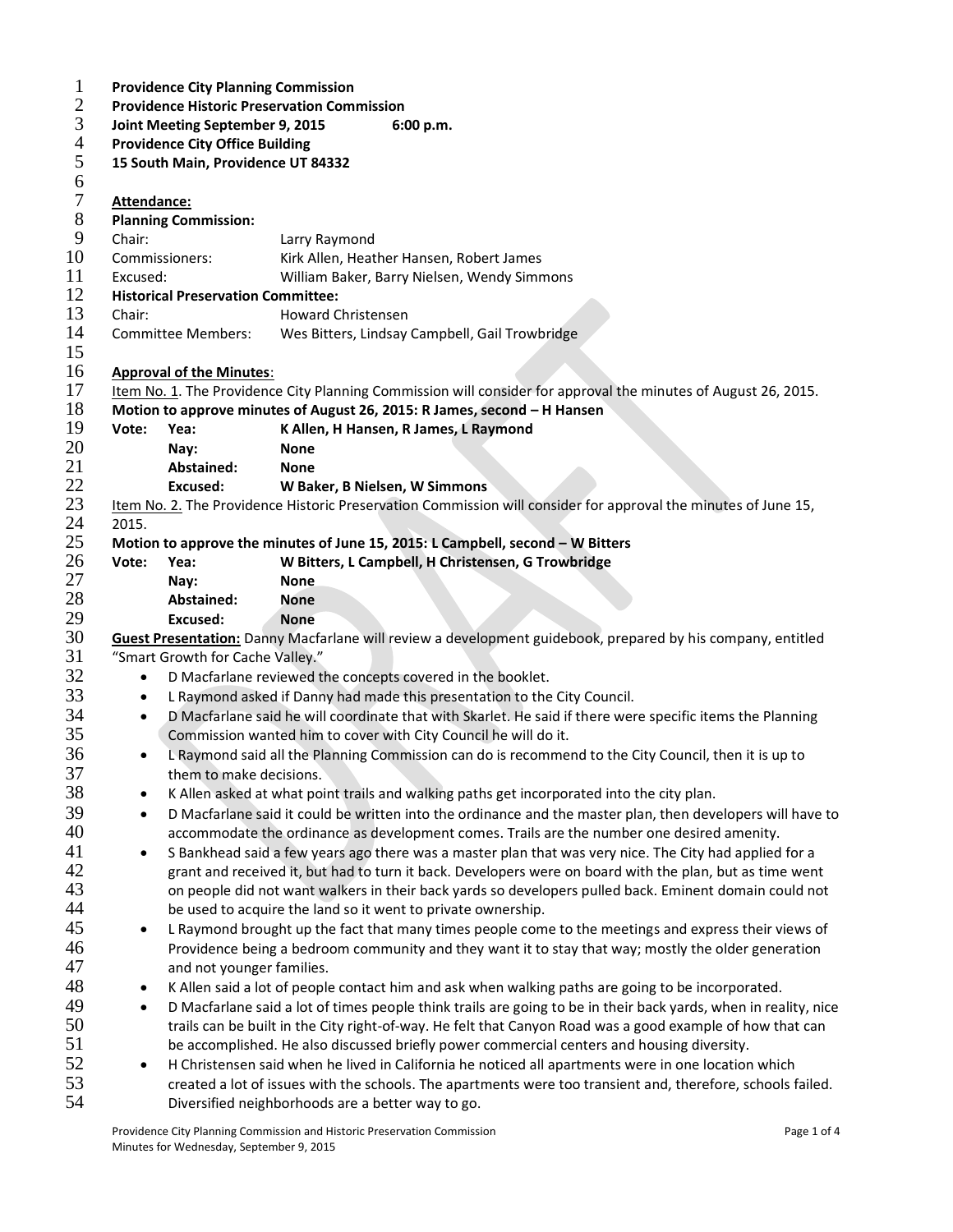| $\mathbf{1}$   |                     | D Macfarlane also commented on the principle of keeping farmlands and wetlands, etc., and transfer of          |  |  |  |
|----------------|---------------------|----------------------------------------------------------------------------------------------------------------|--|--|--|
| $\mathfrak{2}$ |                     | development rights. Recreation networks are also important to be incorporated. As businesses look to           |  |  |  |
| 3              |                     | locate in certain areas, those are things they look at in considering how the city invests in citizens and     |  |  |  |
| $\overline{4}$ |                     | businesses.                                                                                                    |  |  |  |
| 5              | $\bullet$           | S Bankhead asked Danny to review how the historic district is worked into city planning so it doesn't just     |  |  |  |
| 6              |                     | disappear over time.                                                                                           |  |  |  |
| 7              | $\bullet$           | D Macfarlane said he feels infill is the most efficient way to develop and preserve historic neighborhoods.    |  |  |  |
| 8              |                     | For smart growth there is a lot of opportunity for the interior of the city blocks.                            |  |  |  |
| 9              | $\bullet$           | H Christensen felt caution needed to be used in allowing that type of development to move forward.             |  |  |  |
| 10             | $\bullet$           | K Allen said if you look down the road 30 to 40 years, there probably isn't any way to stop that type of       |  |  |  |
| 11             |                     | development. The city needs to have a plan in place so it isn't chaotic development and it is well             |  |  |  |
| 12             |                     | managed.                                                                                                       |  |  |  |
| 13             | $\bullet$           | D Macfarlane said form-based codes can apply to residential as well as commercial/industrial properties        |  |  |  |
| 14             |                     | and that is a way to control the development of the historic district.                                         |  |  |  |
| 15             | $\bullet$           | H Hansen asked if Danny had any examples of form-based codes.                                                  |  |  |  |
| 16             | $\bullet$           | D Macfarlane said Logan and North Logan. He felt guidelines and parameters need to be in place, then           |  |  |  |
| 17             |                     | allow the market will dictate how that type of growth occurs.                                                  |  |  |  |
| 18             | $\bullet$           | L Raymond asked about Providence Hollow.                                                                       |  |  |  |
| 19             | $\bullet$           | S Bankhead said the developers had some really nice looking features, but those features cost tax payer        |  |  |  |
| 20             |                     | dollars and most people are not willing to have their taxes increased to support those types of projects so    |  |  |  |
| 21             |                     | the developer decided to make it a private park area. Also, currently we do not have a City Council that is    |  |  |  |
| 22             |                     | in favor of supporting more parks, trails and recreation.                                                      |  |  |  |
| 23             | $\bullet$           | L Campbell asked if the CND was an effort to increase the property tax revenue.                                |  |  |  |
| 24             | $\bullet$           | S Bankhead said this is a zone that has been on the books, but it needs to be defined and regulated or we      |  |  |  |
| 25             |                     | need to get rid of it. That is what Planning Commission is trying to do right now.                             |  |  |  |
| 26             | $\bullet$           | D Macfarlane said a good general plan and a good trail plan will be the road map of where you want             |  |  |  |
| 27             |                     | Providence to be in the future.                                                                                |  |  |  |
| 28             | $\bullet$           | K Allen commented that now is the time to start addressing the future needs of Providence.                     |  |  |  |
| 29             | <b>Study Items:</b> |                                                                                                                |  |  |  |
| 30             |                     | Item No. 1. Proposed General Plan Amendments: The Providence City Planning Commission and Historic             |  |  |  |
| 31             |                     | Preservation Commission will discuss possible amendments for the zoning element of the Providence City general |  |  |  |
| 32             |                     | plan; including the zoning districts for future annexation and future rezone of existing districts.            |  |  |  |
| 33             |                     | L Raymond asked the Historical Preservation Committee to offer their thoughts on the Historical District       |  |  |  |
| 34             |                     | and in regards to the CND and future planning for Providence.                                                  |  |  |  |
| 35             | $\bullet$           | H Christensen discussed the Historical District and the intensive level surveys that have been done and        |  |  |  |
| 36             |                     | those that are going to be done in the near future. He discussed the bell tower monument at the                |  |  |  |
| 37             |                     | elementary school they are working on currently. These project are being done to help preserve the             |  |  |  |
| 38             |                     | history of Providence.                                                                                         |  |  |  |
| 39             | $\bullet$           | R James asked what the goal and vision of the HPC was in 10 or 20 years for Providence.                        |  |  |  |
| 40             | $\bullet$           | H Christensen said he wants people to know and understand the hard work that went into building                |  |  |  |
| 41             |                     | Providence City. They want people to know the history of Providence.                                           |  |  |  |
| 42             | $\bullet$           | L Campbell said the focus is on structures and we want to get as much history as we can on the buildings       |  |  |  |
| 43             |                     | while the buildings are still standing. More awareness of the history is a main goal of the Commission.        |  |  |  |
| 44             | $\bullet$           | R James asked how these buildings are going to be preserved.                                                   |  |  |  |
| 45             | $\bullet$           | W Bitters said the Historical Committee is concerned with preserving the history of some of these              |  |  |  |
| 46             |                     | buildings that are unique to Providence. We hope the Planning Commission can help us in that effort to         |  |  |  |
| 47             |                     | preserve and protect these buildings.                                                                          |  |  |  |
| 48             | $\bullet$           | R James said he isn't sure what ability the Commission has other than zoning to protect historic buildings.    |  |  |  |
| 49             | $\bullet$           | S Bankhead said again, a lot of these concerns come down to money. If the owner of the Old Rock Church         |  |  |  |
| 50             |                     | wants to tear the building down, the City can't do anything to stop it other than purchase the building and    |  |  |  |
| 51             |                     | preserve it themselves. Most people do not want government funds used to preserve buildings, but they          |  |  |  |
| 52             |                     | also don't want those buildings to go away. At some point people need to realize that if these buildings,      |  |  |  |
| 53             |                     | parks, roads, trails, etc. are going to materialize or remain intact, financial support from the citizens will |  |  |  |
| 54             |                     | be required. However, the code could be written to protect some of these buildings.                            |  |  |  |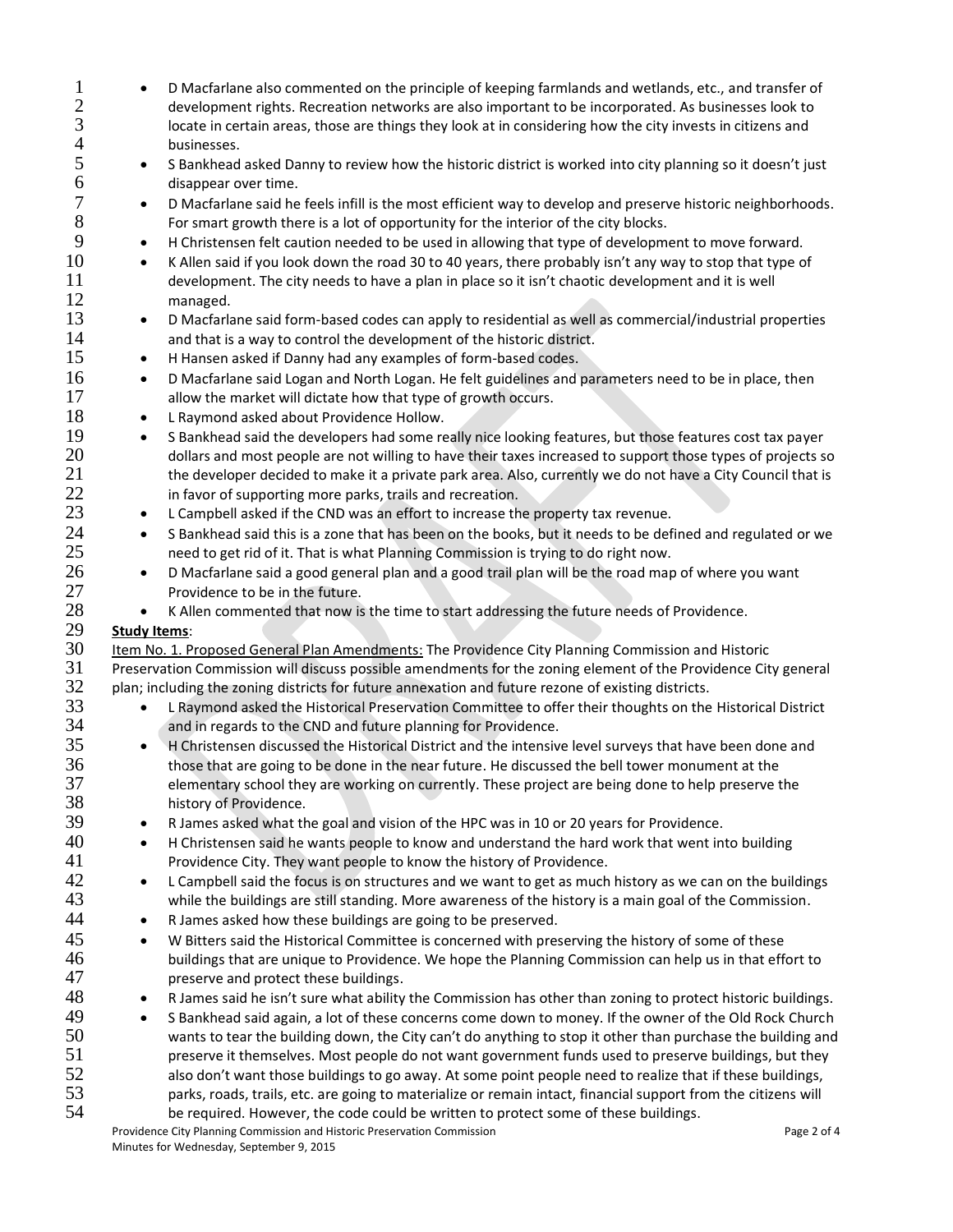Providence City Planning Commission and Historic Preservation Commission **Page 3 of 4** Page 3 of 4 Minutes for Wednesday, September 9, 2015 2 historical look, but the use of the building can vary.<br>3 **e** L Raymond asked if there are structures that are on 3 **L Raymond asked if there are structures that are on the National Historic Register.**<br>4 **H** Christensen said all the homes in the brochure qualify, but it is up to the owners 4 • H Christensen said all the homes in the brochure qualify, but it is up to the owners to purchase the plaque. plaque. 6 S Bankhead said it is mostly an honorific type of thing. Even if it is on the National Historic Register, the 7 city is still very limited in what they can do. 8 W Bitters said all these homes are privately owned. The hope is owners and other people will realize the 9 importance of the homes they live in and make an effort to preserve the homes. 10 • H Christensen said the rough definition of what is an historic home or if a home can be on the National 11 Register is if it can be recognized by the original owner. 12 • L Raymond asked the HPC if they had any ideas of language that they wanted to put into the zoning 13 ordinances regarding historic preservation. 14 • L Campbell asked if the Commission was going to go ahead with the CND zoning or if the CND was still up 15 for debate. 16 **••** L Raymond said the Planning Commission can only make recommendations to the City Council. 17 • H Hansen said the CND zone already exists, it just needs to be clarified and better defined and that is what 18 the Planning Commission is trying to do. 19 • L Campbell said she lives in the historical district and Providence is unique in that it has the new 20 commercial area as well as the historical commercial district. She likes having a community like that, but is 21 also concerned about using the language of "commercial" rather than "home business". Commercial 22 based businesses where the owner does not live on site or may not even live in Providence is very<br>23 different than home based businesses where the residents are very concerned about their neighbor 23 different than home based businesses where the residents are very concerned about their neighborhood 24 and how it looks. and how it looks. 25 **••** R James asked her how she felt about a lawyer or dental office coming in next door to her as long as the 26 building was characteristic of a residential property. 27 **•** L Campbell said it is a big gamble. It would have to be restricted as far as traffic and hours of operation. It 28 is a risk that as a homeowner she would not like. 29 • R James asked if her opinion would be different for a historic district rather than a residential district. **30** • H Christensen said it probably wouldn't make much of a difference. People live in the historic district and<br>31 **heaving** they would not like businesses moving in any more than anyone else would. The problem is the H they would not like businesses moving in any more than anyone else would. The problem is the HPC can 32 preserve the histories, but not the buildings. 33 We W Bitters said he would have no problem with a lawyer's office or a small retail operation in an historic 34 type home in the historic district. As long as restrictions are in place and it looked historic, it would be a<br>35 nice addition. nice addition. 36 H Hansen asked if there was some type of compromise that would make an owner of a commercial 37 business in a CND live in the neighborhood, but not on the premises. 38 • S Bankhead said that could be a suggestion. 39 • R James said a lot can be limited and restricted by code as far as a CND goes. 40 • S Bankhead said she looked at the code for Park City and Midway, both of which have a CND zone and 41 their codes are a little difficult to navigate. Maybe we could have one of the planners of those cities join<br>42 us by phone in order to answer questions the Commissioners may have on writing code for a CND. us by phone in order to answer questions the Commissioners may have on writing code for a CND. 43 **•** H Hansen explained to the HPC that with the use chart, the city has a lot of control on what types of 44 businesses could be included in CND, what hours of operation, types of signs, etc. 45 • L Campbell asked if an entire area would be allowed to have commercial businesses or if only certain 46 homes would be allowed to have businesses. She also had a concern about how the commercial 47 businesses would affect the price of surrounding residential homes. 48 **••** H Hansen said there has been discussion of limiting commercial businesses in the CND to only so many 49 businesses per block or having a certain distance between commercial businesses. 50 S Bankhead said that is really difficult to say. A commercial business could be regulated much more than a 51 residential property. If a residential property is not taken care of that can devalue homes too and the city  $52$  is limited on what it can make a residential property owner do.  $53$   $\bullet$  K Allen said while we restrict businesses, it is also important to make allowances for the business to make 54 profits. Certain restrictions may hamper foot traffic.

1 • R James said that is a perfect example of form-based code – the building remains and maintains its<br>2 historical look, but the use of the building can vary.